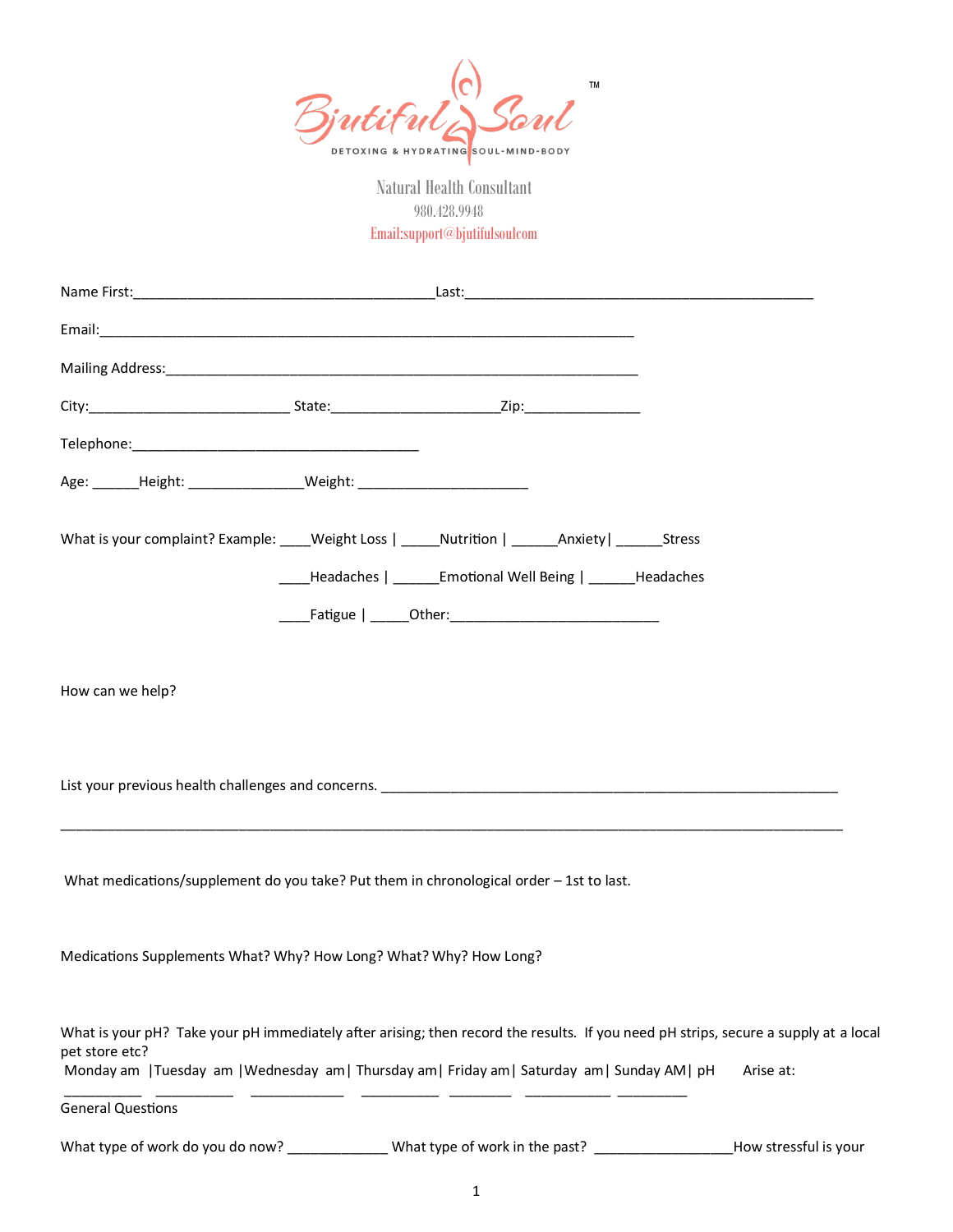| life? (1-10 high) ________ What does your complexion look like? _____ What color are the whites of your eyes?<br>What does your tongue look like? Coated Cracked Pink<br>Does it stink? Does it float?                                                                                                                                                                                                                                                                                                                                         |
|------------------------------------------------------------------------------------------------------------------------------------------------------------------------------------------------------------------------------------------------------------------------------------------------------------------------------------------------------------------------------------------------------------------------------------------------------------------------------------------------------------------------------------------------|
| Do you exercise? Y/N type/frequency: ___________________Do you smoke or use tobacco products? Y/N type/amount _____________<br>Have your traveled recently? Y/N where/when?_______________________Have you traveled abroad? Y/N where/when                                                                                                                                                                                                                                                                                                     |
| How many times does your bowel eliminate each day? ______________________________ If not how often per week?___________                                                                                                                                                                                                                                                                                                                                                                                                                        |
| What do you eat? Record all of the different things you are consuming. Please, don't fudge the results.<br>$Thus, the following property holds for a non-convex property. The following property holds for a non-convex property holds.$<br>Saturday experience and the same state of the same state of the same state of the same state of the same state of the same state of the same state of the same state of the same state of the same state of the same state of<br>Sunday<br>Breakfast Snacks Lunch Snacks Dinner Snacks Retired at: |
| How is your digestion? Circle<br>heartburn Indigestion Reflux Bloating Gas Are you sensitive to any foods? Which ones?                                                                                                                                                                                                                                                                                                                                                                                                                         |
| What do you drink? Record all of the different things you are drinking. Please, don't fudge the results.<br>How Much Each Day? _____ water ______ regular soda _____ coffee/tea _______ diet soda ____ juice<br>_____ alcohol _______other energy drinks                                                                                                                                                                                                                                                                                       |
| How do you feel? Record "How you feel". Please, use regular terms and be specific.<br>wake up<br>midmorning<br>Mid-day<br>dinner time<br>before bed<br>noon                                                                                                                                                                                                                                                                                                                                                                                    |

Do you have other thoughts you would like to share?